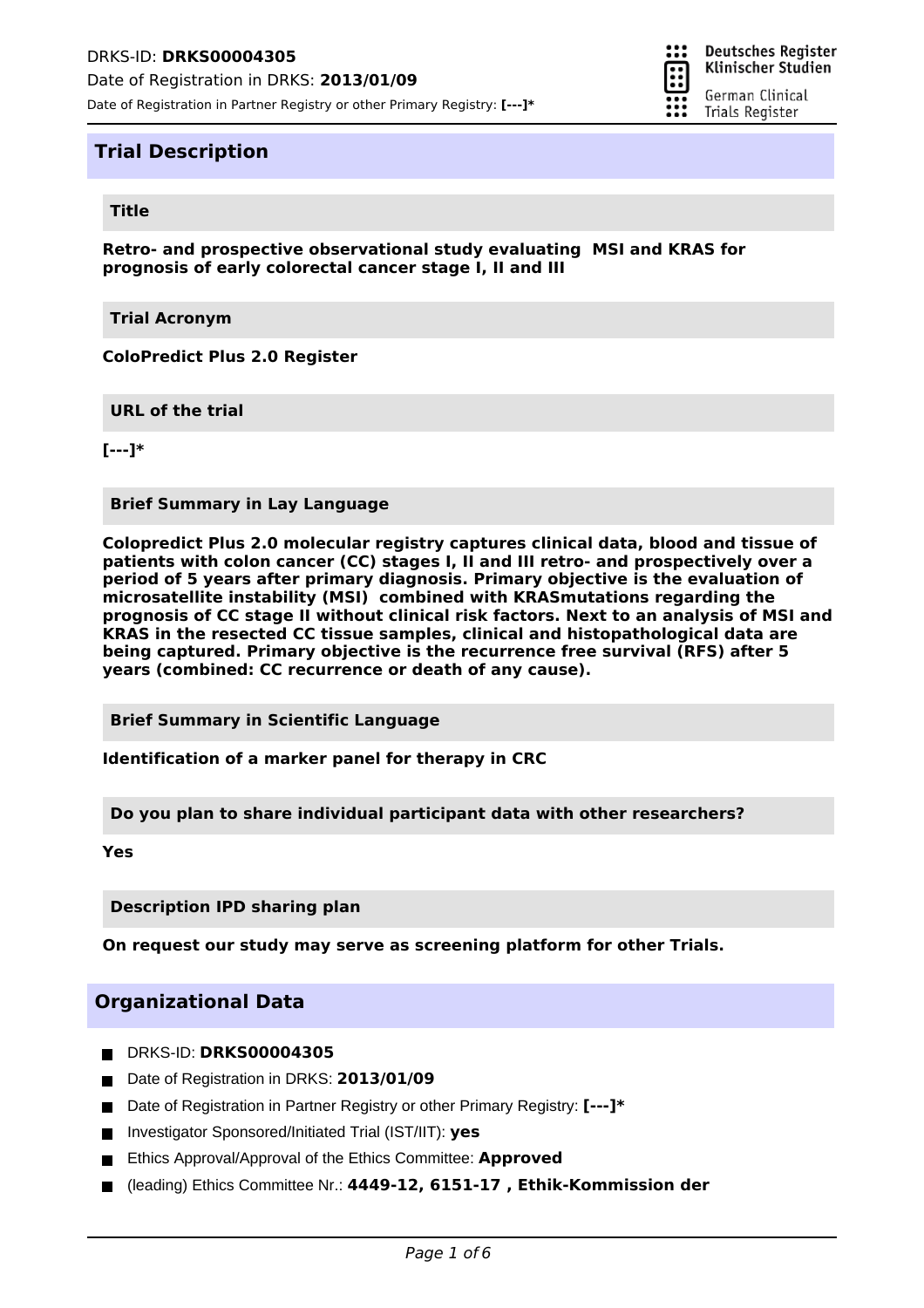**Deutsches Register** Klinischer Studien German Clinical Trials Register

### DRKS-ID: **DRKS00004305**

Date of Registration in DRKS: **2013/01/09** Date of Registration in Partner Registry or other Primary Registry: **[---]\*** Investigator Sponsored/Initiated Trial (IST/IIT): **yes** Ethics Approval/Approval of the Ethics Committee: **Approved Medizinischen Fakultät der Ruhr-Universität Bochum**

# **Secondary IDs**

# **Health condition or Problem studied**

ICD10: **C18 - Malignant neoplasm of colon**

## **Interventions/Observational Groups**

Arm 1: **Each Patient will be treated according to his physicians therapeutic strategy - there is no intervention and no arming. Tumor tissue will be tested for MSI and RAS, and we will collect relevant histopathological and clinical data.**

# **Characteristics**

- **Study Type: Non-interventional**
- Study Type Non-Interventional: **Epidemiological study**
- **E** Allocation: **Single arm study**
- Blinding: **[---]\***
- Who is blinded: **[---]\***
- Control: **Uncontrolled/Single arm**
- Purpose: **Prognosis**
- Assignment: **Single (group)**
- **Phase: N/A**
- Off-label use (Zulassungsüberschreitende Anwendung eines Arzneimittels): **N/A**

### **Primary Outcome**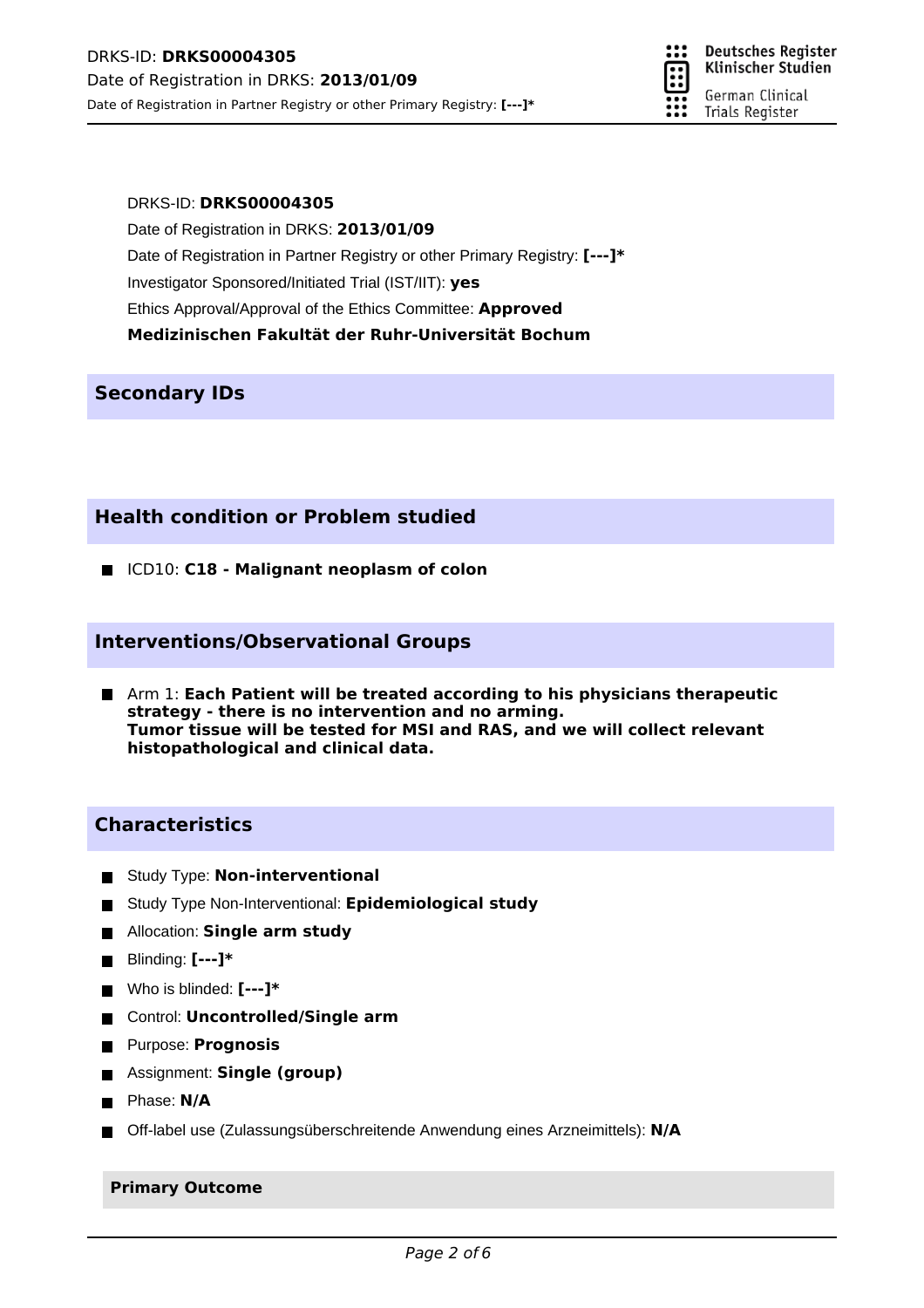

### **5-year RFS of MSI/KRAS WT patients versus MSS/KRAS MT patients with colon cancer stage II without risk factors**

#### **Secondary Outcome**

**5-year RFS of MSI/KRAS WT patients versus MSS/KRAS MT patients with colon cancer stage II with risk factors OS, DFS of patients with colon cancer stage II RFS, DFS and OS of patients with colon cancer stage III**

**explorative: Identify molecular signature for patients stage II without risk factors To identify patients that are clinically and/or molecularly eligible for interventional trials (optional). establish a participatory decision making strategy**

## **Countries of recruitment**

**DE Germany** 

**Locations of Recruitment**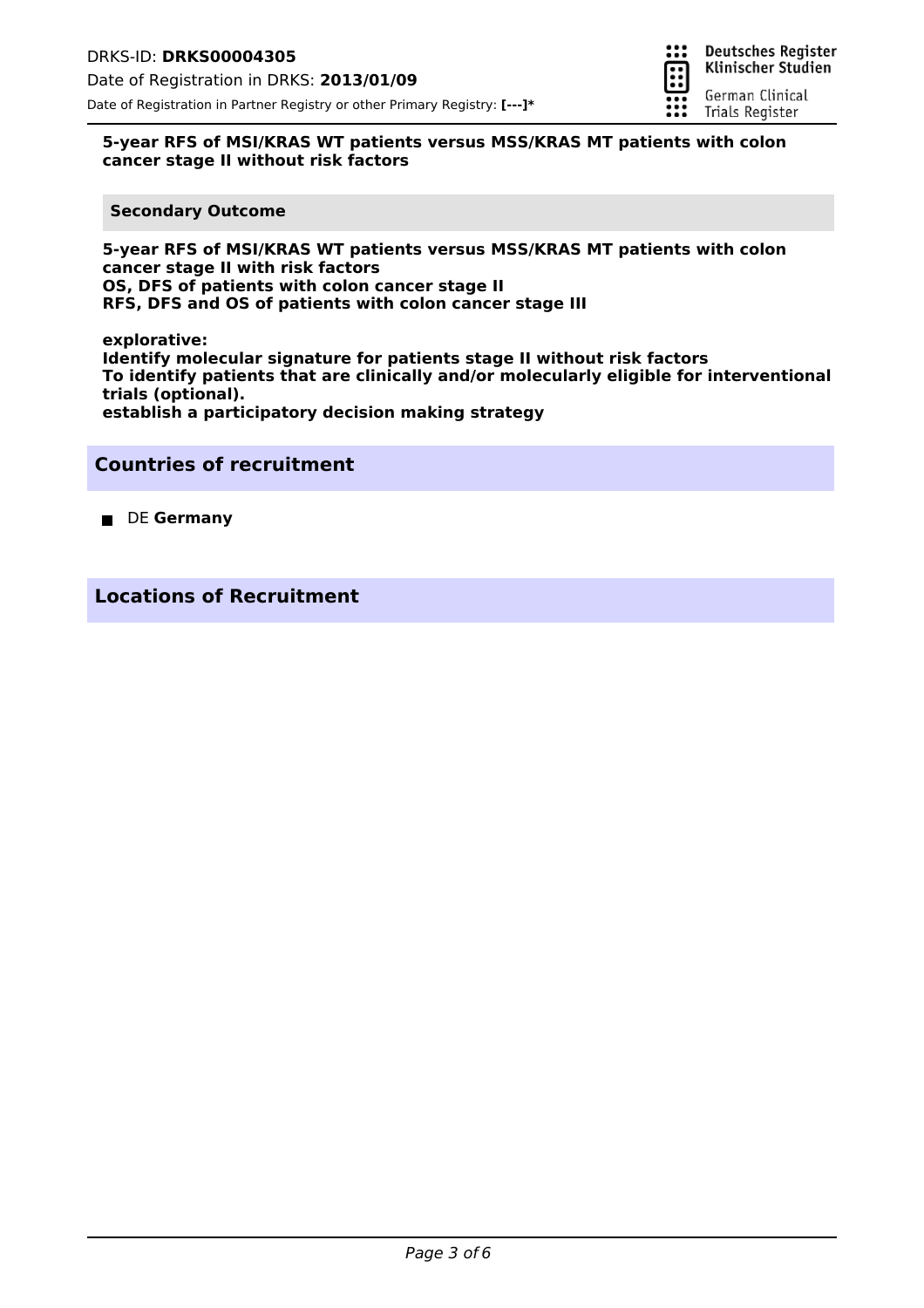Date of Registration in DRKS: **2013/01/09**

Date of Registration in Partner Registry or other Primary Registry: **[---]\***



### **Recruitment**

- Planned/Actual: **Actual**
- (Anticipated or Actual) Date of First Enrollment: **2013/09/01**
- Target Sample Size: 8000
- Monocenter/Multicenter trial: **Multicenter trial**
- National/International: **National**

### **Inclusion Criteria**

- **E** Gender: **Both, male and female**
- Minimum Age: **18 Years**
- Maximum Age: **no maximum age**

### **Additional Inclusion Criteria**

**Patients, treated at participating sites are eligible for participation if they fulfill all oft he following criteria:**

**prospective enrollment:**

**• Male or female patient with CC UICC stage I, II or III**

**• Cooperating pathology willing to provide tissue samples for research according to study protocol**

**• Age ≥ 18 years and able to understand the concept of the registry and give informed consent**

**• signed informed consent for registry participation according to ICH-GCP guidelines**

**retrospective enrollment:**

- **primary diagnosis since 1st January 2006**
- **other inclusion criteria according to protocoll version 5.1.1**

#### **Exclusion criteria**

**patients that**

- **do not fulfill inclusion criteria**
- **withdraw consent to participate**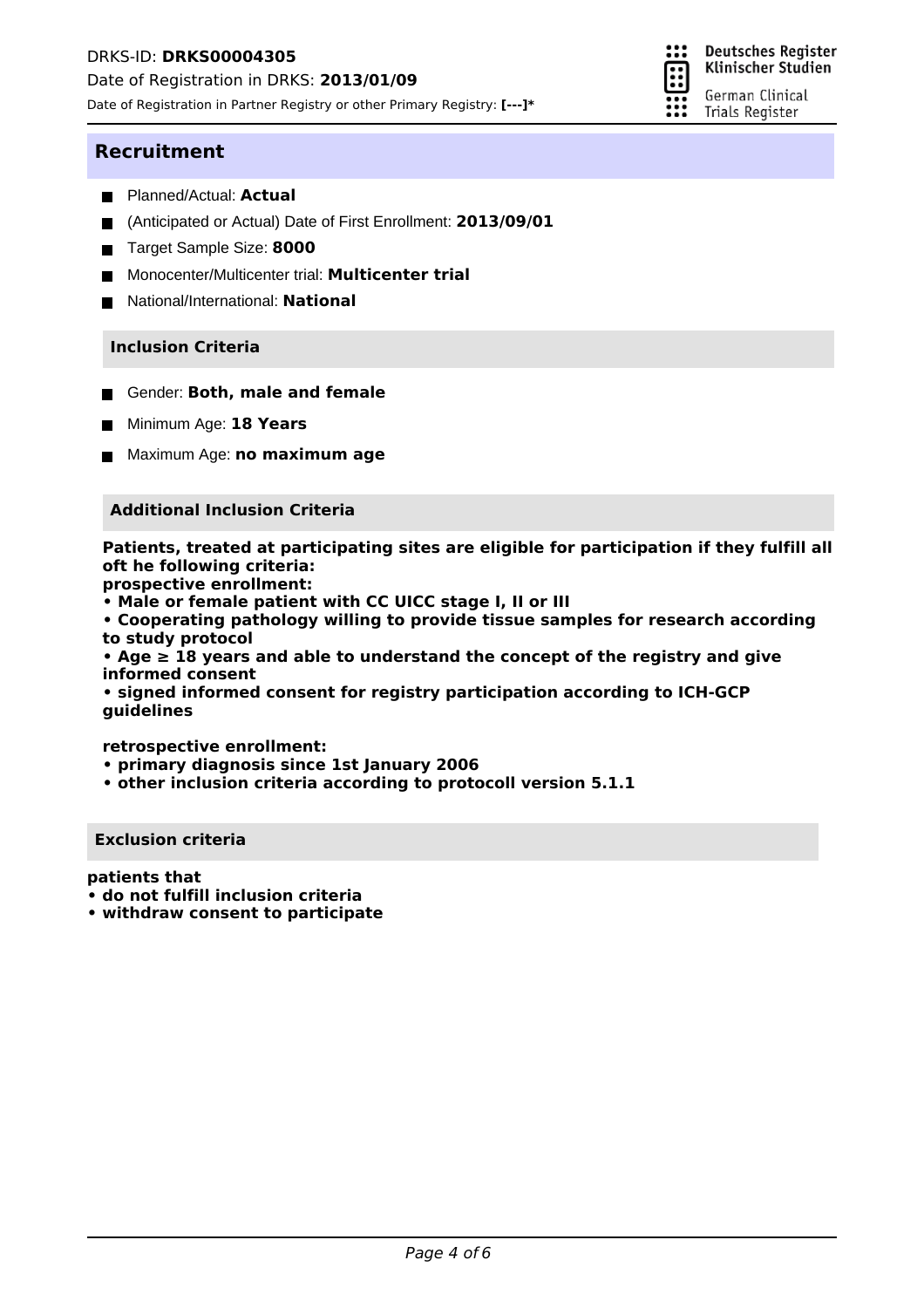

**Deutsches Register** Klinischer Studien

German Clinical **Trials Register** 

# **Addresses**

**Primary Sponsor** 

**Ms. Prof. Dr. med. Andrea Tannapfel Institut für Pathologie der Ruhr-Universität Bochum Bürkle-de-la-Camp-Platz 1 44789 Bochum Germany**

Telephone: **0234 302 4800** Fax: **0234 302 4809** E-mail: **Andrea.tannapfel at rub.de** URL: **[---]\***

**Contact for Scientific Queries**

**Ms. Professor Andrea Tannapfel Institut für Pathologie Bürkle-de-la-Camp-Platz 1 44789 Bochum Germany**

Telephone: **+49 234 302 4800** Fax: **+49 234 302 4899** E-mail: **andrea.tannapfel at rub.de** URL: **www.pathologie-bochum.de**

# **E** Contact for Public Queries

**Ms. Prof. Dr. med. Andrea Tannapfel Institut für Pathologie Bürkle-de-la-camp Platz 1 44789 Bochum Germany**

Telephone: **0234 302 4800** Fax: **0234 302 4899** E-mail: **andrea.tannapfel at rub.de** URL: **http://www.pathologie-bochum.de**